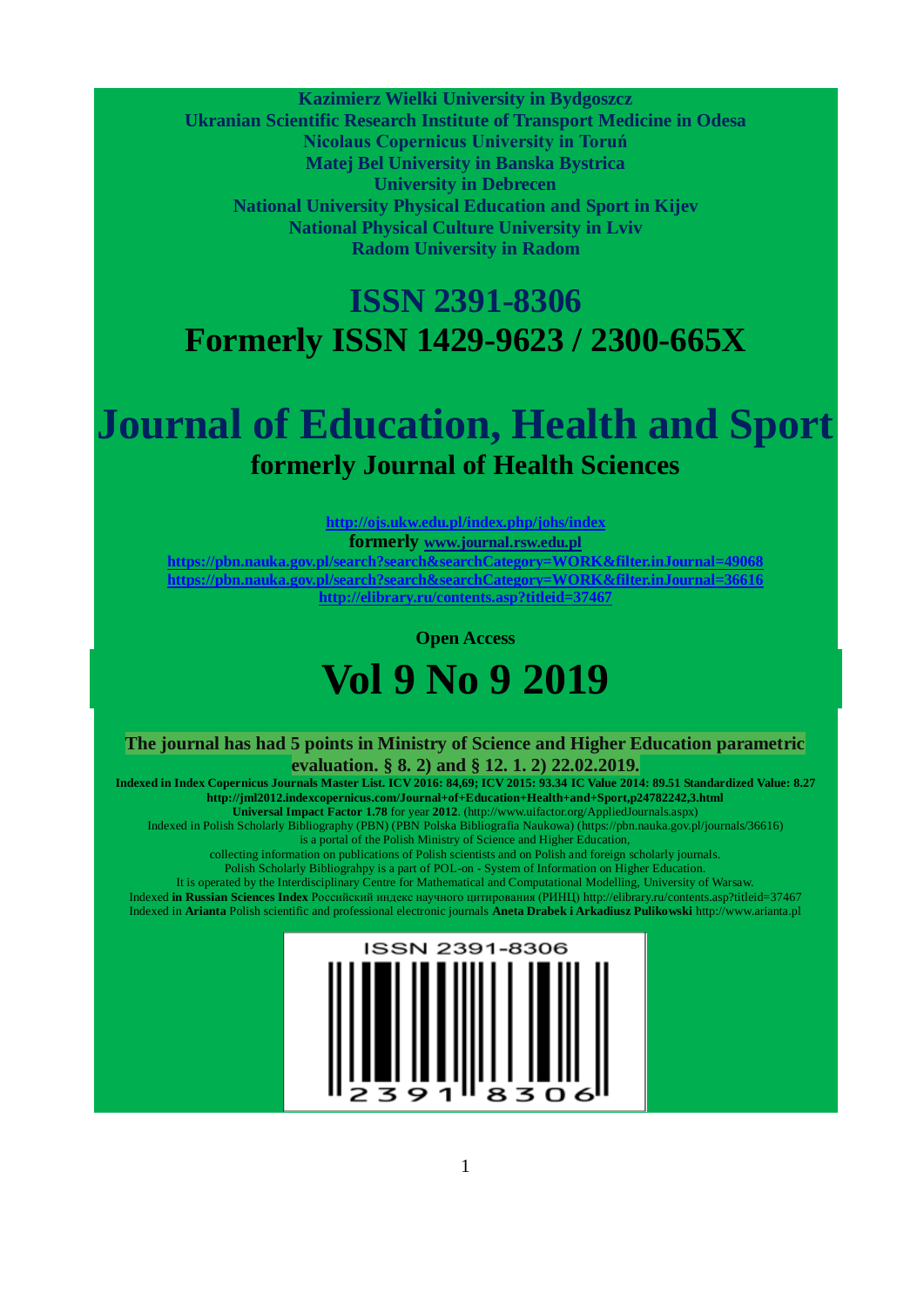Shukhtina I. N., Avramenko A. A. Features of the distribution of the concentration on the mucous stomach of active and inactive forms of helicobacterial infection in patients with chronic non-atrophic gastritis, suffering and not suffering from chronic **constipation. Journal of Education, Health and Sport. 2019;9(9):1254-1264. eISSN 2391-8306. DOI <http://dx.doi.org/10.5281/zenodo.3559012> <http://ojs.ukw.edu.pl/index.php/johs/article/view/7638> <https://apcz.umk.pl/czasopisma/index.php/JEHS/article/view/7638>**

The journal has had 7 points in  $1223$  Journal of Education, Health and Sport eISSN 2391-8306 7<br>Den Access. This article is published with open access at License and Higher Education, Parthor SQ19;<br>This article is publish

UDC 616.33-002.2-008.14-022

## **FEATURES OF THE DISTRIBUTION OF THE CONCENTRATION ON THE MUCOUS STOMACH OF ACTIVE AND INACTIVE FORMS OF HELICOBACTERIAL INFECTION IN PATIENTS WITH CHRONIC NON-ATROPHIC GASTRITIS, SUFFERING AND NOT SUFFERING FROM CHRONIC CONSTIPATION**

**I. N. Shukhtina \*, A. A. Avramenko \*\***

## **\* SE Ukrainian Research Institute of Transport Medicine of the Ministry of Health of Ukraine, Odessa \*\* Petro Mohyla Black Sea National University, Nikolaev**

#### **(Ukraine)**

[aaahelic@gmail.com](mailto:aaahelic@gmail.com)

#### **Abstract**

The frequency of detection and the degree of colonization of the gastric mucosa by the active and inactive form of Helicobacter pylori infection was analyzed in 50 patients with chronic non-atrophic gastritis, suffering from chronic constipation, and in 50 patients with chronic non-atrophic gastritis, who did not suffer from constipation. In the group of patients suffering from chronic constipation, the frequency of occurrence of the active form of Helicobacter pylori infection in different topographic zones of the stomach ranged from 46% to 56% with an average degree of mucosal seeding from  $1.12 \pm 0.13$  (+) to  $1.48 \pm 0.13$  (+), the frequency of occurrence of an inactive form of Helicobacter pylori infection in different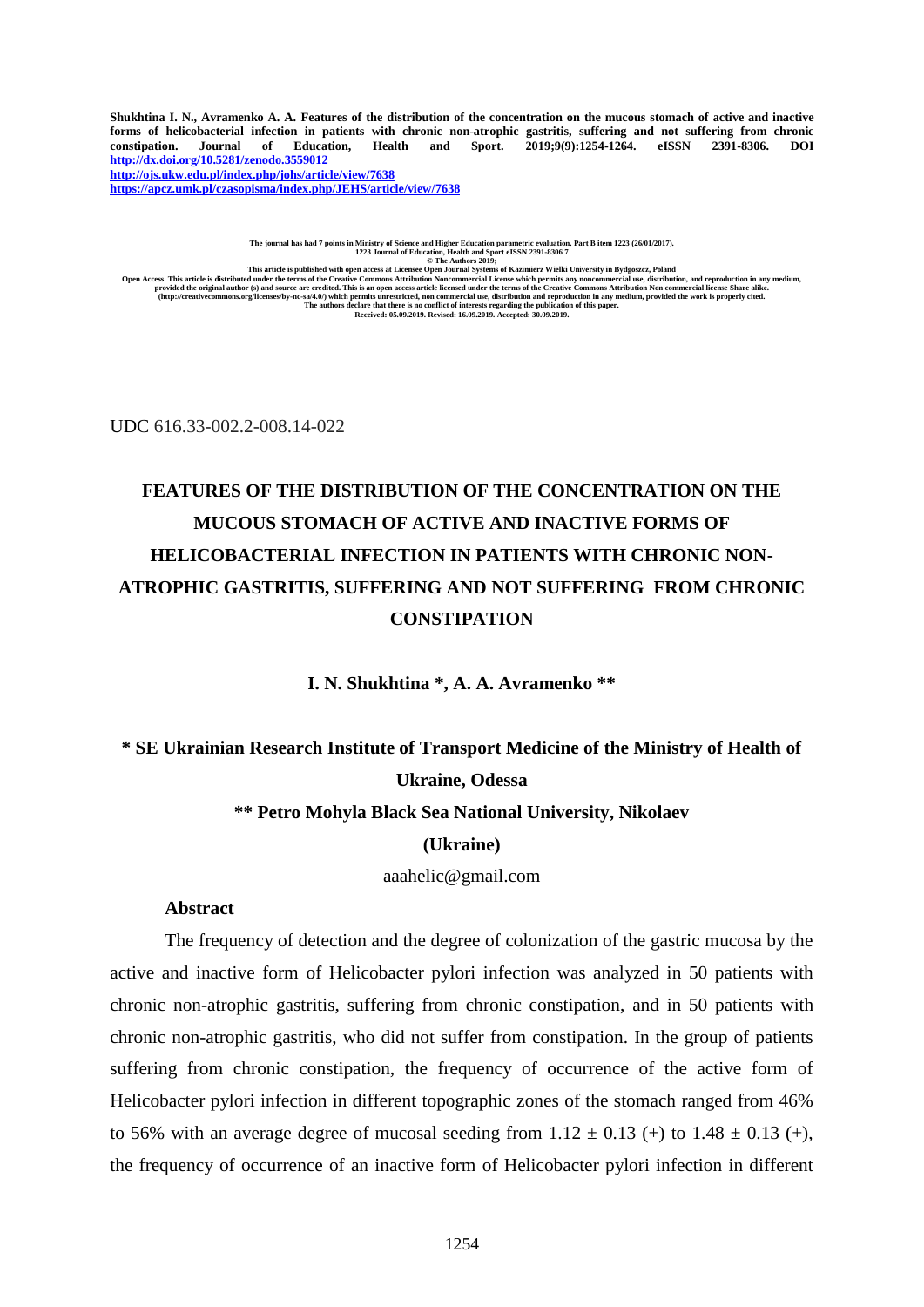topographic zones of the stomach ranged from 0% to 48% with an average degree of mucosal colonization from  $0 \pm 0.0$  (+) to  $1.30 \pm 0.13$  (+), while while in the group of patients who did not suffer from chronic constipation, the frequency of occurrence of an act distinct Helicobacter pylori infection in different topographic zones of the stomach ranged from 36% to 52% with an average degree of mucosal seeding from  $1.02 \pm 0.13$  (+) to  $1.34 \pm 0.13$  (+), and the frequency of occurrence of the inactive Helicobacter pylori infections in different topographic zones of the stomach ranged from 0% to 58% with an average degree of mucosal seeding from  $0 \pm 0.0$  (+) to  $1.56 \pm 0.13$  (+). In patients of the first group, the frequency of detection of intracellular "depots" of HP infection was 2.3 times higher than in patients of the second group.

**Key words**: **chronic non-atrophic gastritis; chronic constipation; active and inactive forms of Helicobacter pylori infection.**

#### УДК 616.33-002.2-008.14-022

## **Особливості розподілу концентрації на слизовій шлунка активних і неактивних форм гелікобактерної інфекції у хворих на хронічний неатрофічний гастрит, які страждають і не страждають на хронічні запори**

#### **І. М. Шухтіна, А. О. Авраменко**

#### **Резюме**

Було проаналізовано частота виявлення і ступінь обсіменіння слизової шлунка активною і неактивною формою гелікобактерної інфекції у 50-ти хворих на хронічний неатрофічний гастрит, які страждають на хронічні запори, і у 50-ти хворих на хронічний неатрофічний гастрит, які на запорами не страждають. У групі хворих, які страждають на хронічні запори, частота виявлення активної форми гелікобактерної інфекції в різних топографічних зонах шлунка коливалася від 46% до 56% при середньому ступені обсіменіння слизової від  $1,12 \pm 0,13$  (+) до  $1,48 \pm 0,13$  (+), частота виявлення неактивної форми гелікобактерної інфекції у різних топографічних зонах шлунка коливалася від 0% до 48% при середньому ступені обсіменіння слизової від 0 ± 0,0 (+) до 1,30  $\pm$  0,13 (+), в той час як в групі хворих, які не страждають на хронічні запори, частота виявлення активної форми гелікобактерної інфекції у різних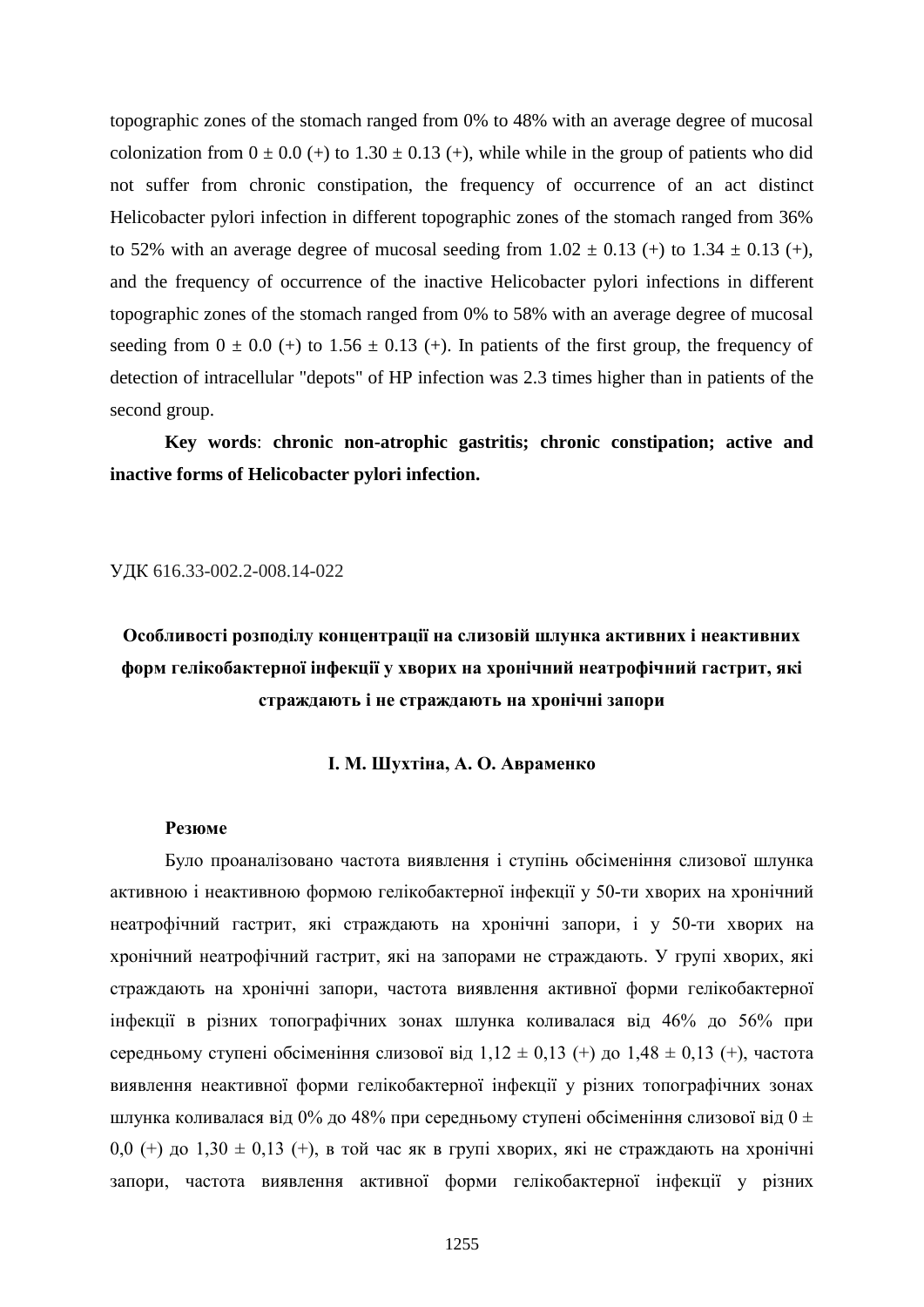топографічних зонах шлунка коливалася від 36% до 52% при середньому ступені обсіменіння слизової від 1,02 ± 0,13 (+) до 1,34 ± 0,13 (+), а частота виявлення неактивної форми гелікобактерної інфекції у різних топографічних зонах шлунка коливалася від 0% до 58% при середньому ступені обсіменіння слизової від  $0 \pm 0.0$  (+) до 1,56 ± 0,13 (+). У пацієнтів першої групи частота виявлення внутрішньоклітинних «депо» НР-інфекції була в 2,3 рази вище, ніж у пацієнтів другої групи.

**Ключові слова:** хронічний неатрофічний гастрит, хронічні запори, активна і неактивна форми гелікобактерної інфекції.

#### УДК 616.33-002.2-008.14-022

## **Особенности распределения концентрации на слизистой желудка активных и неактивных форм хеликобактерной инфекции у больных хроническим неатрофическим гастритом, страдающих и не страдающих хроническими запорами**

#### **И. Н. Шухтина, А. А. Авраменко**

#### **Резюме**

Были проанализированы частота выявления и степень обсеменения слизистой желудка активной и неактивной формой хеликобактерной инфекции у 50-ти больных хроническим неатрофическим гастритом, страдающих хроническими запорами, и у 50 ти больных хроническим неатрофическим гастритом, которые запорами не страдали. В группе больных, страдающих хроническими запорами, частота встречаемости активной формы хеликобактерной инфекции в разных топографических зонах желудка колебалась от 46% до 56% при средней степени обсеменения слизистой от  $1,12 \pm 0,13$ (+) до  $1.48 \pm 0.13$  (+), частота встречаемости неактивной формы хеликобактерной инфекции в разных топографических зонах желудка колебалась от 0% до 48 % при средней степени обсеменения слизистой от  $0 \pm 0.0$  (+) до  $1.30 \pm 0.13$  (+), в то время как в группе больных, которые не страдали хроническими запорами, частота встречаемости активной формы хеликобактерной инфекции в разных топографических зонах желудка колебалась от 36% до 52 % при средней степени обсеменения слизистой от  $1,02 \pm 0,13$ (+) до  $1.34 \pm 0.13$  (+), а частота встречаемости неактивной формы хеликобактерной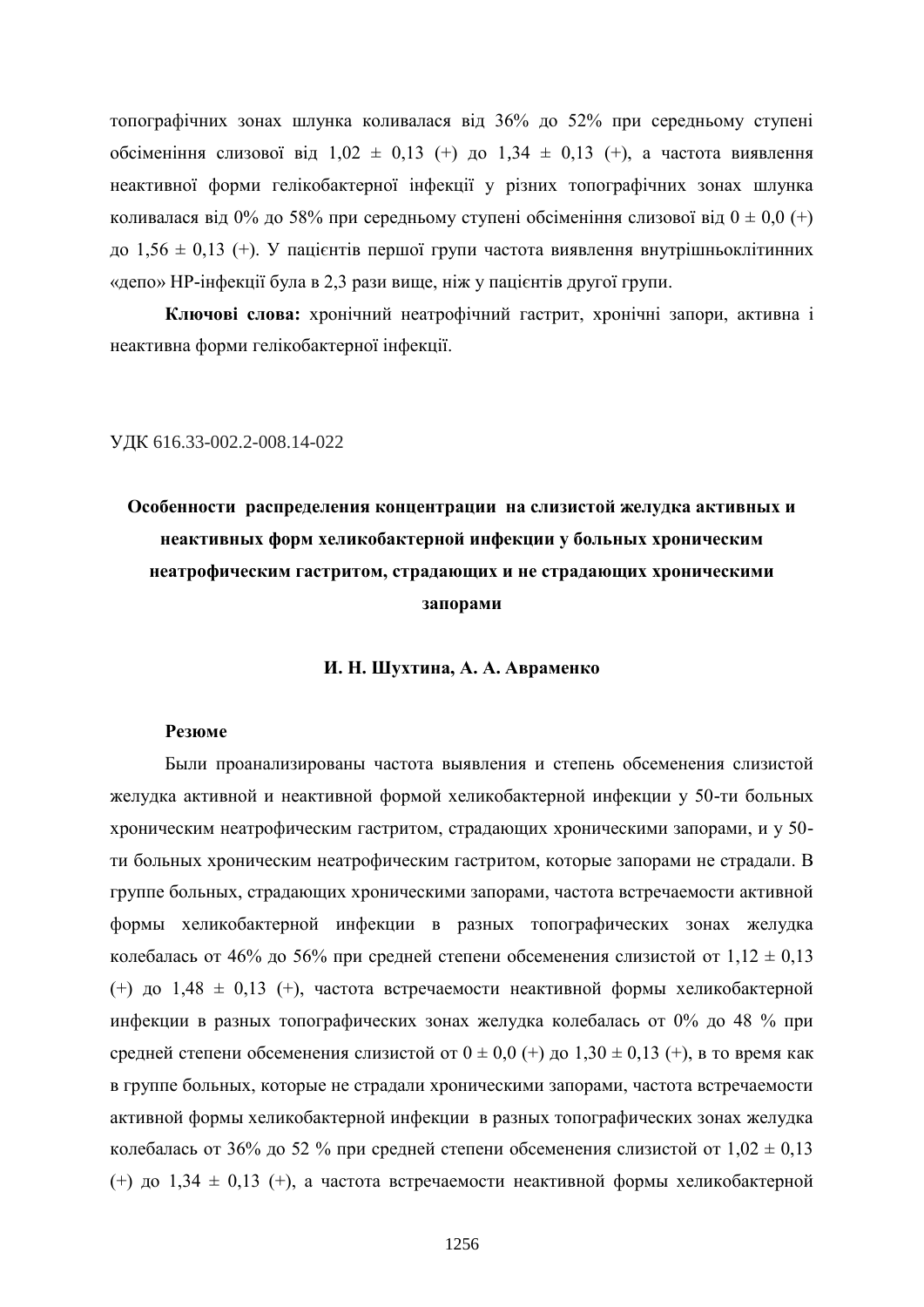инфекции в разных топографических зонах желудка колебалась от 0% до 58 % при средней степени обсеменения слизистой от  $0 \pm 0.0$  (+) до  $1.56 \pm 0.13$  (+). У пациентов первой группы частота выявления внутриклеточных «депо» НР-инфекции была в 2,3 раза выше, чем у пациентов второй группы.

**Ключевые слова:** хронический неатрофический гастрит, хронические запоры, активная и неактивная формы хеликобактерной инфекции.

Introduction. According to global statistics, in recent decades there has been a significant increase in the number of patients suffering from chronic constipation. Their prevalence ranges from 10 to 50% among the adult population of developed countries and up to 30% among children aged 6-12 years, which allows us to regard constipation as a problem of the century [9]. The prevalence of constipation on the globe ranges from 0.7% to 40%, while residents of America and Southeast Asia suffer from it 2 times more often than Europeans. More often constipation affects people of older age groups, mainly women. [7, 8, 11, 12].

According to the Rome III criteria of revision, for the diagnosis of functional constipation is necessary for the presence of at least two of the following symptoms over the past 3 months (with a total duration of complaints of 6 months):

• straining in at least a quarter of all bowel movements;

• hard or fragmented feces in at least 25% of bowel movements;

• a feeling of incomplete bowel movement after at least 25% of bowel movements;

• sensation of an obstruction in the anorectal region in at least 25% of bowel movements;

• the need for manual manipulations to empty the intestines in at least 25% of bowel movements;

• less than three bowel movements per week;

• liquid feces only after taking laxatives.

In the Roman criteria of the IV revision, the indicated signs of functional constipation were left practically unchanged, it was only added that when evaluating the stool consistency (2nd symptom), one should focus on the Bristol Stool Form Scale, in which constipation corresponds to the 1st and 2 types of feces consistency ("separate solid lumps of feces in the form of nuts" and "feces of normal shape, but with solid lumps") [5, 10].

However, the digestive process in the gastrointestinal tract (GIT) is a sequential process that forms a proteolytic cascade in which all the organs of the gastrointestinal tract are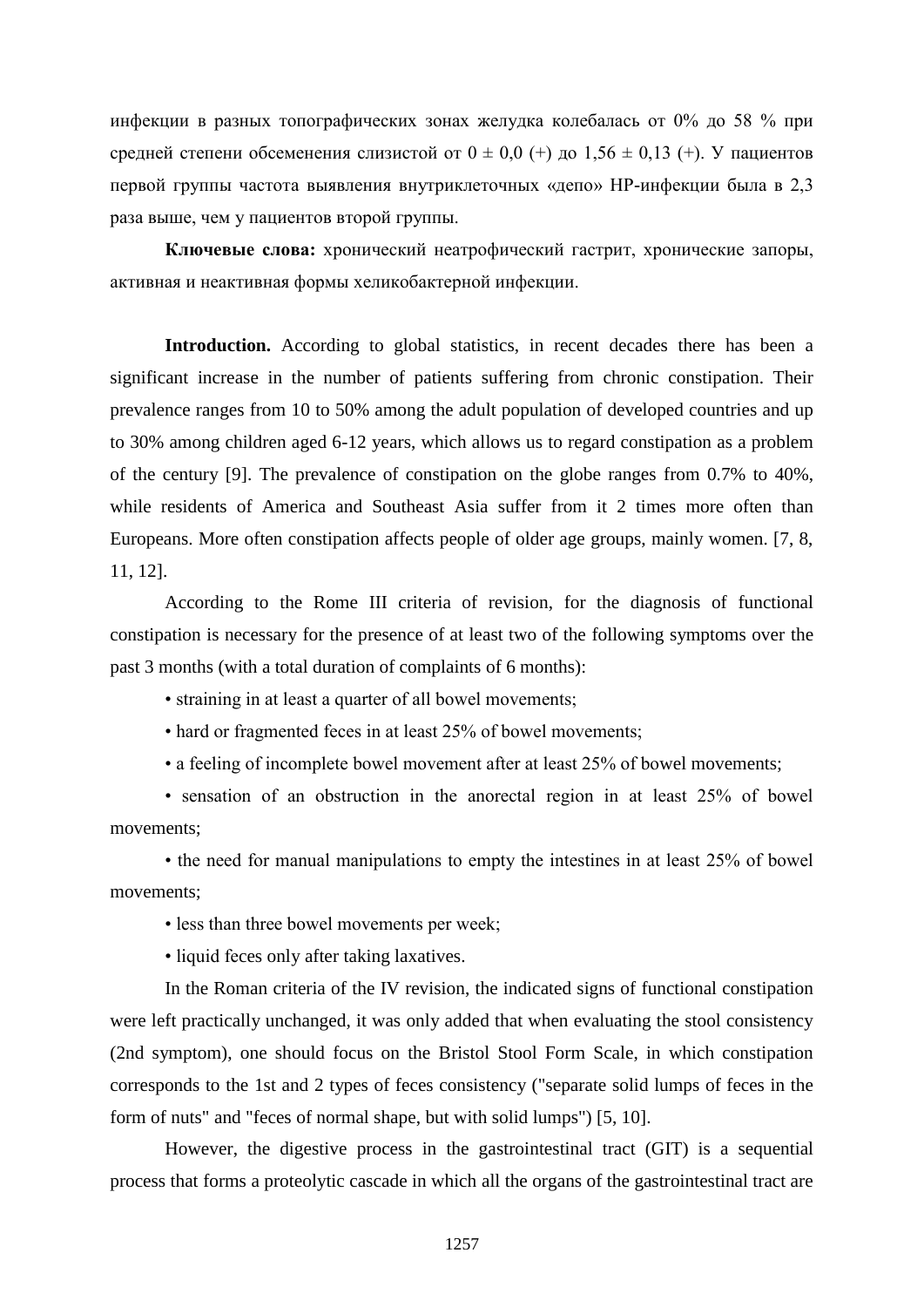involved [3]. From this position, the problems of the large intestine cannot be torn off from the problems of the stomach, from where the active proteolytic cascade begins. The discovery in 1983 by Australian scientists B. Marshall and J. Woren of a bacterium, later called Helicobacter pylori (HP), revolutionized the understanding of the etiology and pathogenesis of chronic gastritis, peptic ulcer disease and gastric cancer [2]. The effect of HP on the digestion process in the stomach depends on the presence and concentration of active forms of bacteria on the mucosa of this organ [2, 3]. In the literature available to us, there is no data on the concentration of active and inactive forms of HP infection in patients with chronic atrophic gastritis, suffering from chronic constipation, which was the reason for our work.

**Purpose of the study.** To study the features of the concentration distribution of active and inactive forms of Helicobacter pylori infection in patients with chronic non-atrophic gastritis, suffering and not suffering from chronic constipation, on the gastric mucosa.

**Materials and research methods.** On the bases of the clinical department of the problem laboratory for chronic helicobacteriosis of the Black Sea National University named after Petro Mohyla (Nikolaev) and SE Ukrainian Research Institute of Transport Medicine of the Ministry of Health of Ukraine, 100 patients with chronic non-atrophic gastritis were comprehensively examined. The first group consisted of 50 patients suffering from chronic constipation, the second - 50 patients who did not suffer from constipation. The age of patients ranged from 18 to 72 years (average age was  $40.27 \pm 1.08$  years). Men were 40 people (40%), women - 60 people (60%).

The study was conducted in accordance with the basic bioethical provisions of the Helsinki Declaration of the World Medical Association on the ethical principles of scientific 549 medical research involving human (2013) and the order of the Ministry of Health of Ukraine No. 690 dated September 23, 2009.

A comprehensive examination included: stepwise intragastric pH - metry according to the method of V. Chernobrovy, esophagogastroduodenoscopy (EGDS) according to the generally accepted method, double testing for HP: test for urease activity and microscopy of Giemsa-stained fingerprints, the material for which was taken during the test endoscopy from 4 topographic zones: from the middle third of the antrum and body of the stomach according to the greater and lesser curvature according to our methodology, which allows us to determine the presence of intracellular "depots" HP infections, as well as histological studies of the gastric mucosa, the material for which was taken from the same areas, according to the generally accepted method, taking into account the latest classifications [1,6]. To calculate the average acidity level, conventional units (СU) were used [2].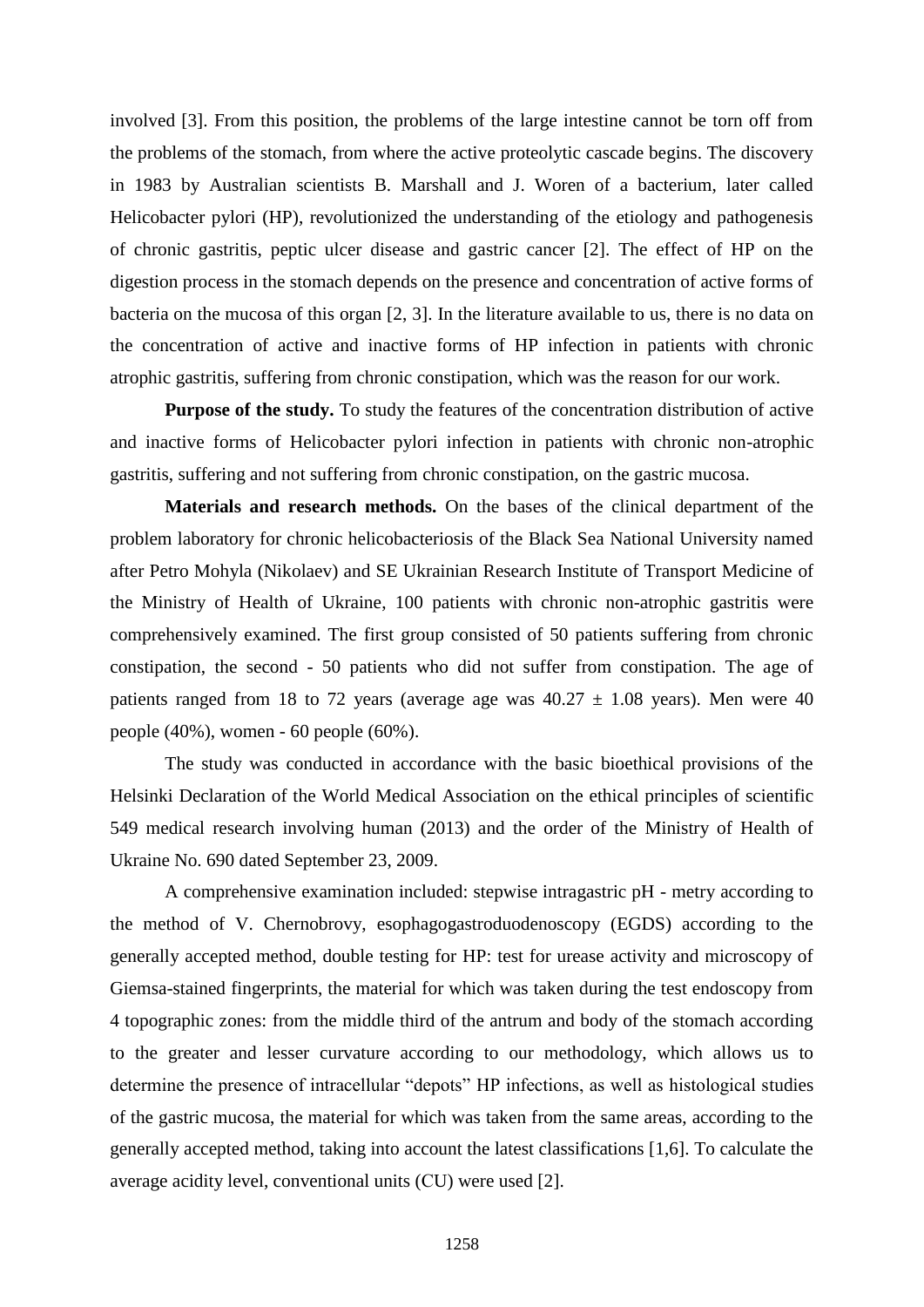The sequence of the examination: after collecting the anamnesis, the patients underwent pH-metry, and then - endoscopy with sampling of biopsy material for testing for HP and histological studies of the gastric mucosa. The study was conducted in the morning, on an empty stomach, 12-14 hours after the last meal. The obtained data were processed statistically using the Student t-test with the calculation of average values (M) and the estimation of the probability of deviations (m). Changes were considered statistically significant at  $p \le 0.05$ . Statistical calculations were performed using Exel spreadsheets for Microsoft Office.

**Research results and discussion**. The data obtained when conducting pH-metry, are shown in table 1.

Table 1

The acidity level in patients with chronic non-atrophic gastritis, suffering from chronic constipation, and in patients with chronic non-atrophic gastritis, who do not suffer from constipation

| The level of acidity   | The frequency of various acidity levels detected in patients<br>with chronic non-atrophic gastritis, suffering from chronic<br>constipation, and in patients with chronic non-atrophic gastritis,<br>who do not suffer from constipation |               |                    |      |
|------------------------|------------------------------------------------------------------------------------------------------------------------------------------------------------------------------------------------------------------------------------------|---------------|--------------------|------|
|                        | 2nd group<br>1st group                                                                                                                                                                                                                   |               |                    |      |
|                        | Number of patients                                                                                                                                                                                                                       | $\%$          | Number of patients | $\%$ |
|                        | $(n = 50)$                                                                                                                                                                                                                               |               | $(n = 50)$         |      |
| Hyperacidity expressed | 8                                                                                                                                                                                                                                        | 16            | 6                  | 12   |
| Hyperacidity moderate  | 2                                                                                                                                                                                                                                        | 4             | 6                  | 12   |
| Normacidity            | 17                                                                                                                                                                                                                                       | 34            | 15                 | 30   |
| Hypoacidity moderate   | 8                                                                                                                                                                                                                                        | 16            | 9                  | 18   |
| Hypoacidity expressed  | 14                                                                                                                                                                                                                                       | 28            | 14                 | 28   |
| Anacidity              |                                                                                                                                                                                                                                          | $\mathcal{D}$ |                    |      |

**Note:** n-the number of studies

In a comparative analysis of the acidity level for the groups in the first group, the acidity was  $11.12 \pm 0.79$  CU, in the second -  $11.42 \pm 0.69$  UE, which corresponded to the basal normativity minimal in both groups without significant  $(p > 0.05)$  differences.

When conducting endoscopy in patients of the 1st group, an active ulcerative process was detected in 3 (6%) patients in the duodenum and in the 1st (2%) in the stomach; 5 (10%) patients had manifestations of past duodenal ulcers in the form of cicatricial deformity of varying severity. In 3 patients (6%), the presence of bile was detected in the stomach cavity.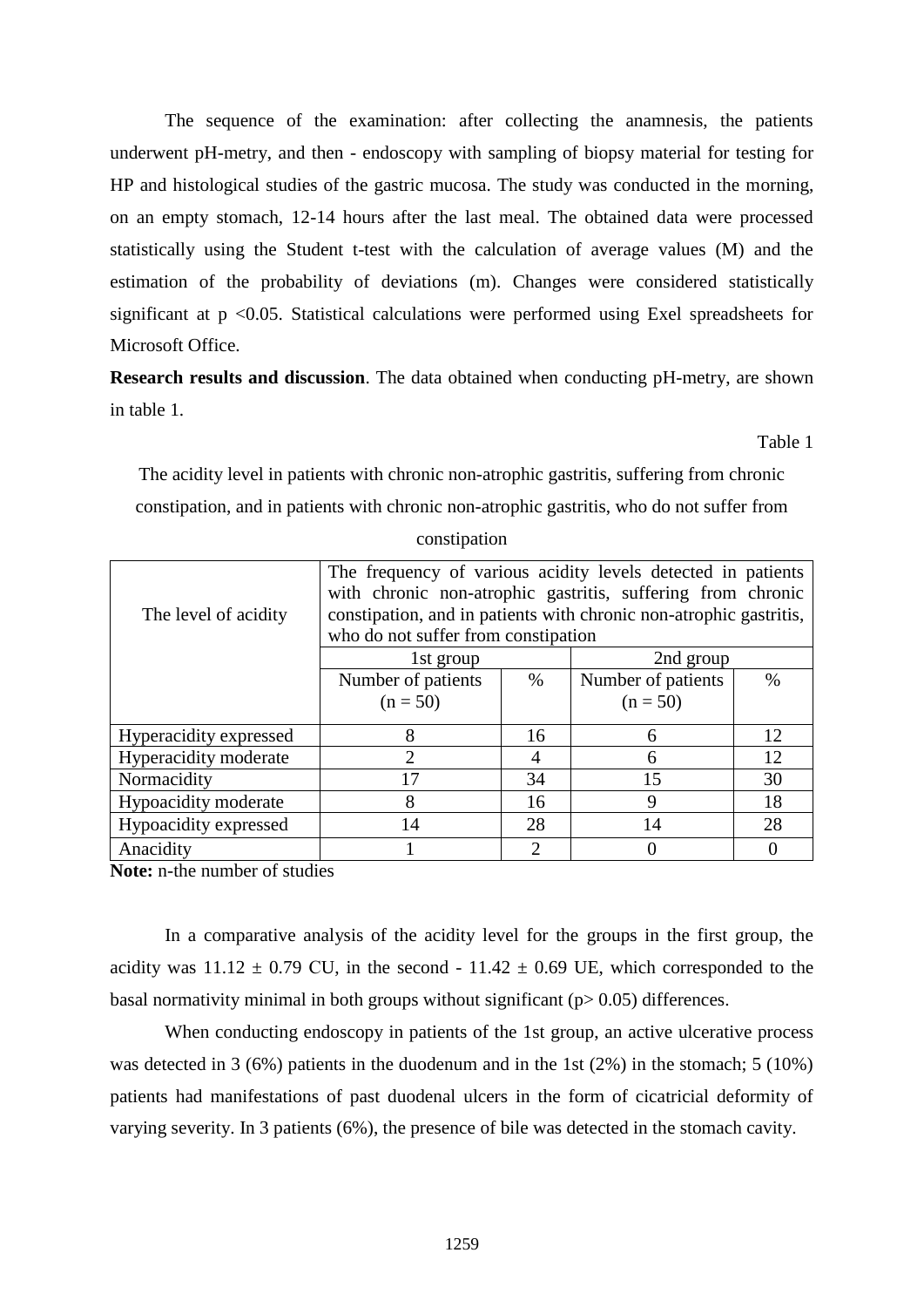During endoscopy in patients of the 2nd group in 2 (4%) patients in the duodenum and in the 1st  $(2\%)$  - an active ulcerative process was detected in the stomach, in 2 (4%) patients erosive and ulcerative damage to the mucosa of the duodenal bulb; 9 (18%) patients had manifestations of past duodenal ulcers in the form of cicatricial deformity of varying severity. In 6 patients (12%), the presence of bile was detected in the stomach cavity.

When analyzing the data of histological studies in all patients in 100% of cases, the presence of chronic non-atrophic gastritis was confirmed both in the active and inactive stages of varying severity.

Data on the identification and degree of contamination of the gastric mucosa with active and inactive forms of HP infection by the topographic zones of the stomach in patients with chronic non-atrophic gastritis suffering from chronic constipation are presented in tables 2, 3.

Table 2

The frequency of detection and the degree of contamination of the gastric mucosa with the active form of HP infection in topographic zones in patients with chronic non-atrophic gastritis, suffering from chronic constipation ( $n = 50$ )

|                                                                                                                                                                                                                                                                                                  | Detection  | The degree of contamination of the gastric |
|--------------------------------------------------------------------------------------------------------------------------------------------------------------------------------------------------------------------------------------------------------------------------------------------------|------------|--------------------------------------------|
| Topographic zones of the                                                                                                                                                                                                                                                                         | frequency, | mucosa by HP -infection by topographic     |
| stomach                                                                                                                                                                                                                                                                                          | $\%$       | zones stomach, $(+)$ / (M $\pm$ M)         |
| 1. Antrum, middle one-third,                                                                                                                                                                                                                                                                     | 26 (52%)   | $1,28 \pm 0,13$                            |
| greater curvature                                                                                                                                                                                                                                                                                |            |                                            |
| 2. Antrum, middle third, small                                                                                                                                                                                                                                                                   | 23 (46%)   | $1,12 \pm 0,13$                            |
| curvature                                                                                                                                                                                                                                                                                        |            |                                            |
| 3. Body of the stomach,                                                                                                                                                                                                                                                                          | 28 (56%)   | $1,40 \pm 0,13$                            |
| middle third, greater curvature                                                                                                                                                                                                                                                                  |            |                                            |
| Body of the stomach,<br>4.                                                                                                                                                                                                                                                                       | 26 (52%)   | $1,48 \pm 0,13$                            |
| middle third, small curvature                                                                                                                                                                                                                                                                    |            |                                            |
| $\mathbf{M}$ and $\mathbf{M}$ and $\mathbf{M}$ and $\mathbf{M}$ are $\mathbf{M}$ and $\mathbf{M}$ and $\mathbf{M}$ are $\mathbf{M}$ and $\mathbf{M}$ are $\mathbf{M}$ and $\mathbf{M}$ are $\mathbf{M}$ and $\mathbf{M}$ are $\mathbf{M}$ and $\mathbf{M}$ are $\mathbf{M}$ and $\mathbf{M}$ are |            |                                            |

**Note:** n-the number of studies

Data on the identification and degree of contamination of the gastric mucosa with active and inactive forms of HP infection by the topographic zones of the stomach in patients with chronic non-atrophic gastritis who do not suffer from chronic constipation are presented in tables 4, 5.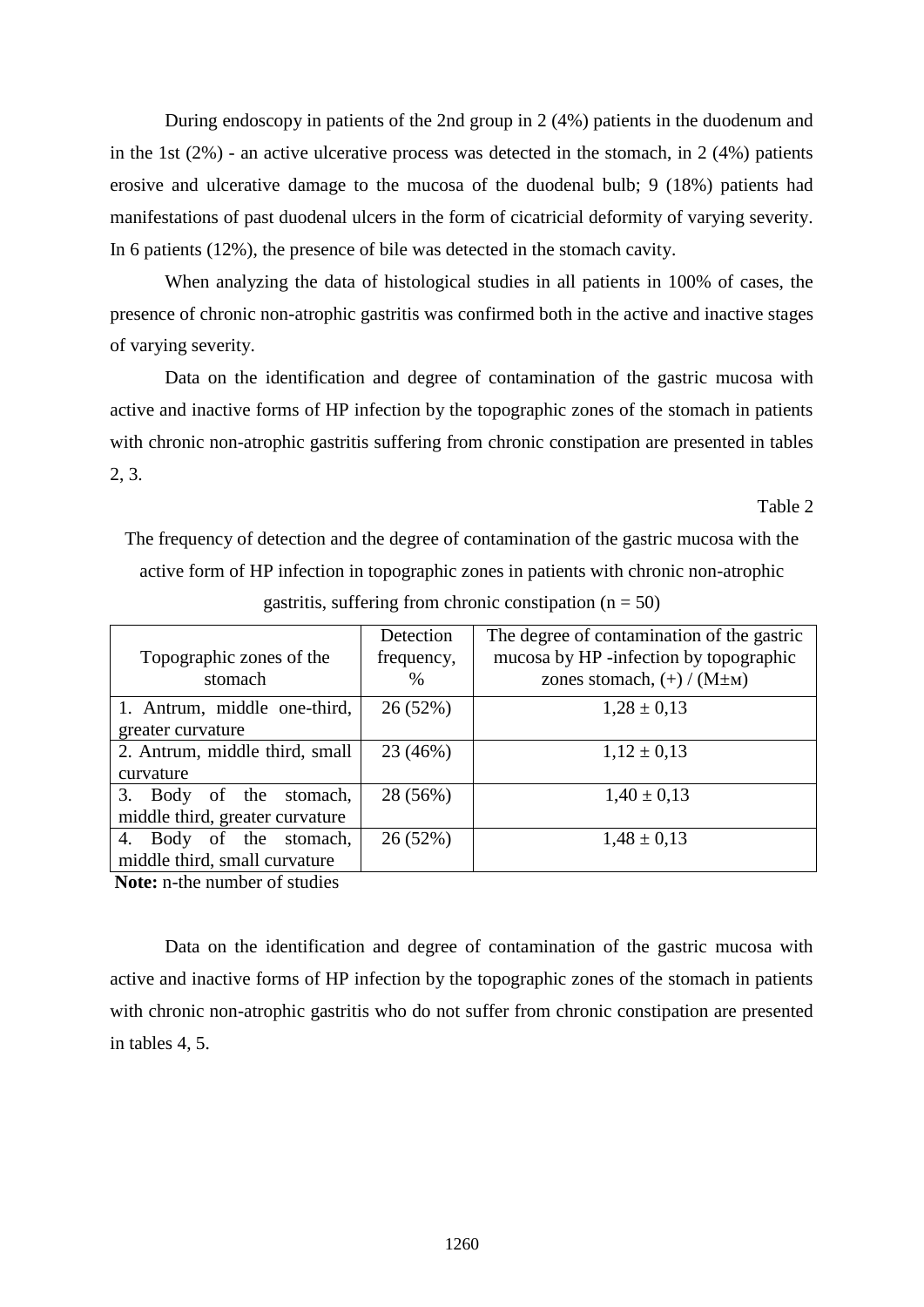The frequency of detection and the degree of contamination of the gastric mucosa with the inactive form of HP infection in topographic zones in patients with chronic non-atrophic

|                                 |            | The degree of contamination of the |
|---------------------------------|------------|------------------------------------|
|                                 | Detection  | gastric mucosa by HP -infection by |
| Topographic zones of the        | frequency, | topographic zones stomach          |
| stomach                         | $\%$       | $(+)$ / $(M \pm M)$                |
| 1. Antrum, middle one-third,    | $0(0\%)$   | $0 \pm 0.0$                        |
| greater curvature               |            |                                    |
| 2. Antrum, middle third, small  | $1(2\%)$   | $0.06 \pm 0.09$                    |
| curvature                       |            |                                    |
| 3. Body of the<br>stomach,      | 22 (44%)   | $1,12 \pm 0,13$                    |
| middle third, greater curvature |            |                                    |
| Body of the stomach,<br>4.      | 24 (48%)   | $1,30 \pm 0,13$                    |
| middle third, small curvature   |            |                                    |
|                                 |            |                                    |

gastritis, suffering from chronic constipation  $(n = 50)$ 

**Note:** n-the number of studies

Table 4

The frequency of detection and the degree of contamination of the gastric mucosa with the active form of HP infection in topographically zones in patients with chronic non-atrophic

| Topographic zones of the<br>stomach | Detection<br>frequency,<br>$\%$ | The degree of contamination of the<br>gastric mucosa by HP -infection by<br>topographic zones stomach<br>$(+)$ / $(M \pm M)$ |
|-------------------------------------|---------------------------------|------------------------------------------------------------------------------------------------------------------------------|
| 1. Antrum, middle one-third,        | 19 (38%)                        | $1,02 \pm 0,13$                                                                                                              |
| greater curvature                   |                                 |                                                                                                                              |
| 2. Antrum, middle third, small      | 19 (38%)                        | $1,04 \pm 0,13$                                                                                                              |
| curvature                           |                                 |                                                                                                                              |
| 3. Body of the stomach,             | 18 (36%)                        | $1,08 \pm 0,13$                                                                                                              |
| middle third, greater curvature     |                                 |                                                                                                                              |
| 4. Body of the stomach,             | 26(52%)                         | $1,34 \pm 0,13$                                                                                                              |
| middle third, small curvature       |                                 |                                                                                                                              |
|                                     |                                 |                                                                                                                              |

gastritis who do not suffer from chronic constipation ( $n = 50$ )

**Note:** n-the number of studies

In a comparative analysis of data on the average degree of seeding with the active form of HP infection of the gastric mucosa by topographic zones in the examined patients of the 1st group, the degree of seeding was significantly higher in the stomach body by a large curvature than in patients of the 2nd group ( $p < 0.05$ ), while in a comparative analysis of the data on the average degree of seeding with an inactive form of HP infection of the gastric mucosa by topographic zones in patients of the 2nd group, the degree of seeding was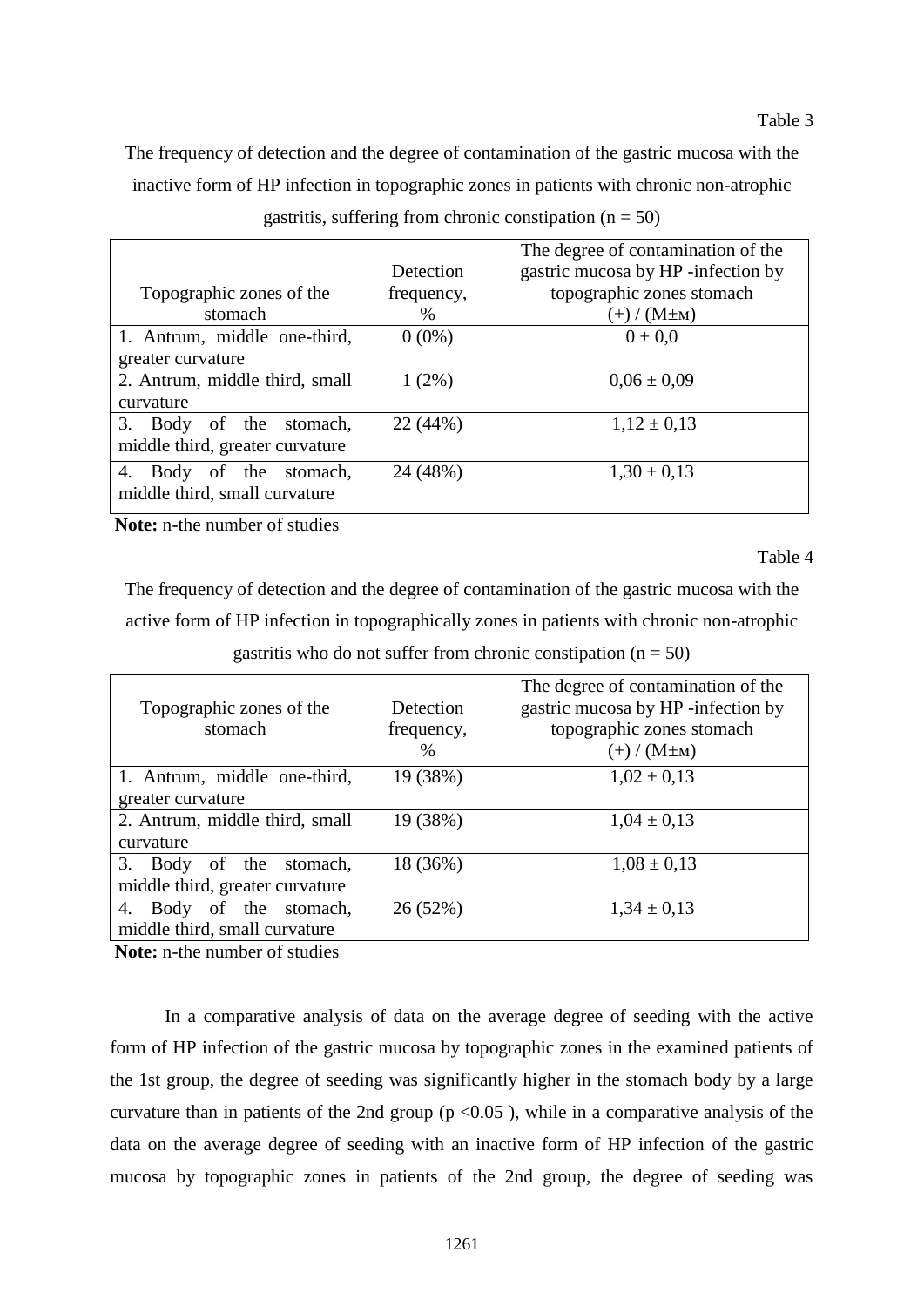significantly higher on the mucosa in the stomach body by large cree izne than those of Group 1 ( $p < 0.05$ ).

**Table 5** 

| gastritis who do not suffer from chronic constipation ( $n = 50$ ) |                                 |                                                                                                                            |  |  |
|--------------------------------------------------------------------|---------------------------------|----------------------------------------------------------------------------------------------------------------------------|--|--|
| Topographic zones of the<br>stomach                                | Detection<br>frequency,<br>$\%$ | The degree of contamination of the<br>gastric mucosa by HP -infection by<br>topographic zones stomach<br>$(+) / (M \pm M)$ |  |  |
| 1. Antrum, middle one-third,                                       | $0(0\%)$                        | $0 \pm 0.0$                                                                                                                |  |  |
| greater curvature                                                  |                                 |                                                                                                                            |  |  |
| 2. Antrum, middle third, small<br>curvature                        | $0(0\%)$                        | $0 \pm 0.0$                                                                                                                |  |  |
| 3. Body of the stomach,<br>middle third, greater curvature         | 29 (58%)                        | $1,56 \pm 0,13$                                                                                                            |  |  |

18 (36%)  $1,02 \pm 0,13$ 

The frequency of detection and the degree of contamination of the gastric mucosa with the inactive form of HP infection in topographically zones in patients with chronic non-atrophic

**Note:** n-the number of studies

middle third, small curvature

Body of the stomach,

When analyzing data on the identification of intracellular "depots" of HP infection, it was found that in patients with chronic neatrophic gastritis suffering from chronic constipation, the frequency of detection of "depot" was 28 (56%) cases, and in patients with chronic non-atrophic gastritis who did not suffer from chronic constipation, the frequency of detection of "depot" was 12 (24%) cases, that is, 2.3 times more.

These results are explainable from the point of view of the influence of the active form of HP infection on the digestion process and the topography of the location of the glands of the gastric mucosa, which includes parietal cells. Active forms of HP infection secrete a large amount of cytotoxins, which have an extremely negative effect on the entire digestion process, and therefore on the entire body (the higher the concentration of HP, the more pronounced its negative effect) [2,3]. The concentration of parietal glands is highest in the gastric mucosa and in the third stage of development of chronic neatrophic gastritis, the HP infection is maximally concentrated in this zone [3], very often forming the intracellular "depot" of HP [4]. The presence in patients with chronic inactive gastritis suffering from chronic constipation, a 2.3 times greater number of intracellular "depot" of HP than in patients without constipation, indicates a longer and more common process of the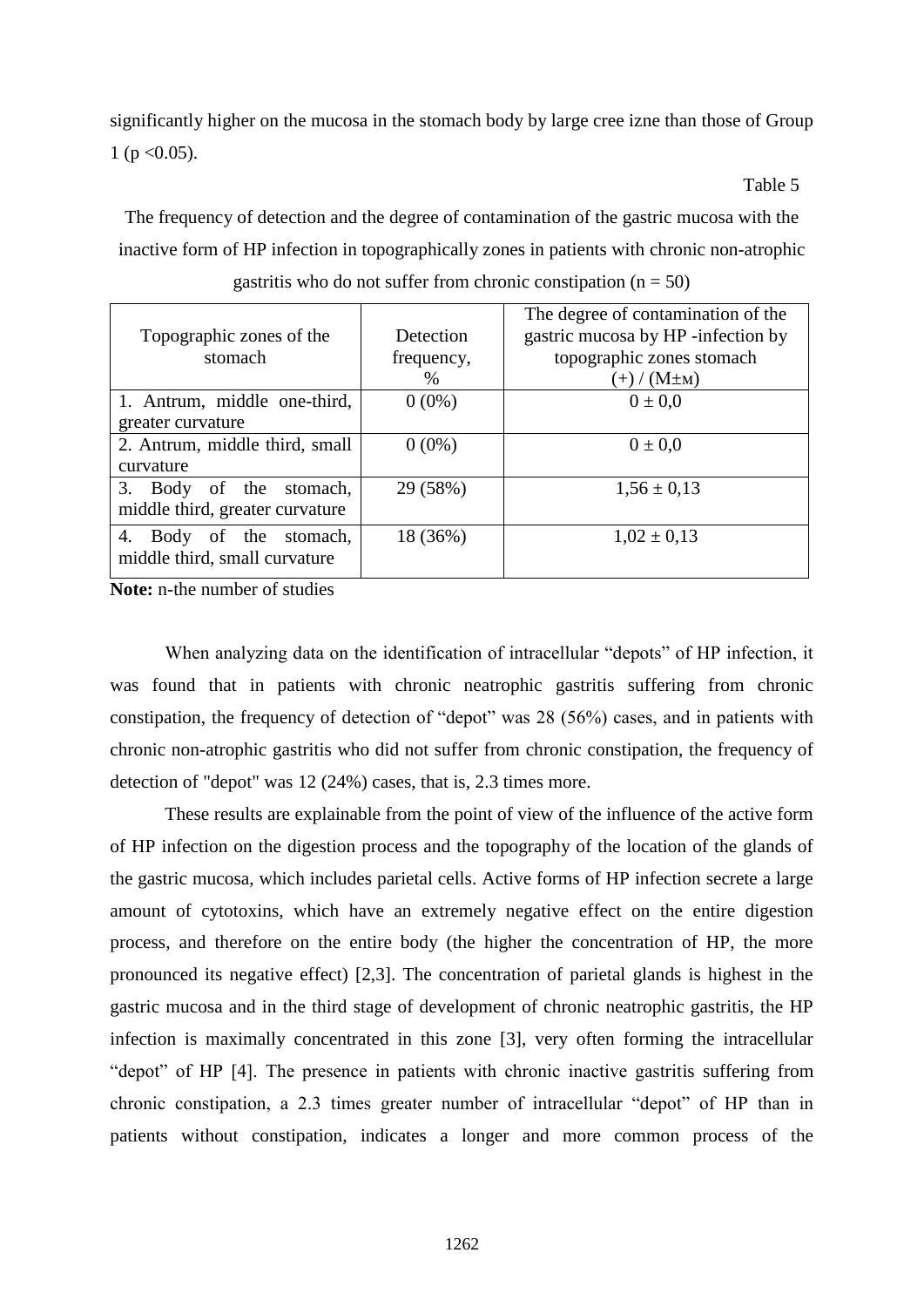pathological effect of HP infection on the digestive process, which is involved and the intestines.

#### **Conclusions and prospects for further research**

1. In patients with chronic non-atrophic gastritis, suffering from chronic constipation, the degree of contamination of the gastric mucosa with active forms of HP infection is significantly higher in the body of the stomach by a large curvature than in patients with chronic non-atrophic gastritis who do not suffer from constipation.

2. The frequency of detection of intracellular "depots" of HP infection in patients with chronic non-atrophic gastritis, suffering from chronic constipation, is 2.3 times higher than in patients with chronic non-atrophic gastritis who do not suffer from constipation, which indicates a longer and more common pathological process the effect of HP infection on the digestive process, in which the intestines are also involved.

The prospect of further research is the study of the reliability of different methods for testing HP infection in patients with chronic non-atrophic gastritis, suffering and not suffering from chronic constipation.

#### **References**

1. Avramenko AA. Dostovernost stul-testa pri testirovanii bolnykh khronicheskim khelikobakteriozom pri nalichii aktivnykh i neaktivnykh form khelikobakternoy infektsii na slizistoy obolochke zheludka. *Suchasna gastroyenterologíya*. 2014; 3 (77): 22–6. [Russian].

2. Avramenko AA, Gozhenko AI, editors. *Helikobakterioz.* Nikolaev: «Хpress poligrafiya», 2007. 336 s. [Russian].

3. Avramenko AA, Gozhenko AI, Goydyk VS, editors. *Yаzvennaya bolezn (ocherki klinicheskoy patofiziologii)*. Odessa : OOO «RA «ART-V», 2008. 304 s. [Russian].

4. Avramenko AA, Shuhtina IN. Chastota vyyavleniya vnutrikletochnyh depo helikobakternoj infekcii u bolnyh hronicheskim helikobakteriozom pri ih planovom testirovanii (rezultaty 529 issledovanij). *Zagalna patologiya ta patologichna fiziologiya.* 2012, Т.7, 3: 124 - 127. [Russian].

5. Ivashkin VT, Maev IV, Sheptulin AA, Truhmanov AS, Poluektova EA, Baranskaya EK, Shifrin OS, Lapina TL, Osipenko MF, Simanenkov VI, Hlynov IB. Klinicheskie rekomendacii Rossijskoj gastroenterologicheskoj associacii po diagnostike i lecheniyu vzroslyh pacientov s hronicheskim zaporom. *Rossijskij zhurnal gastroenterologii, gepatologii i koloproktologii.* 2017, 27(3): 75-83. [Russian].